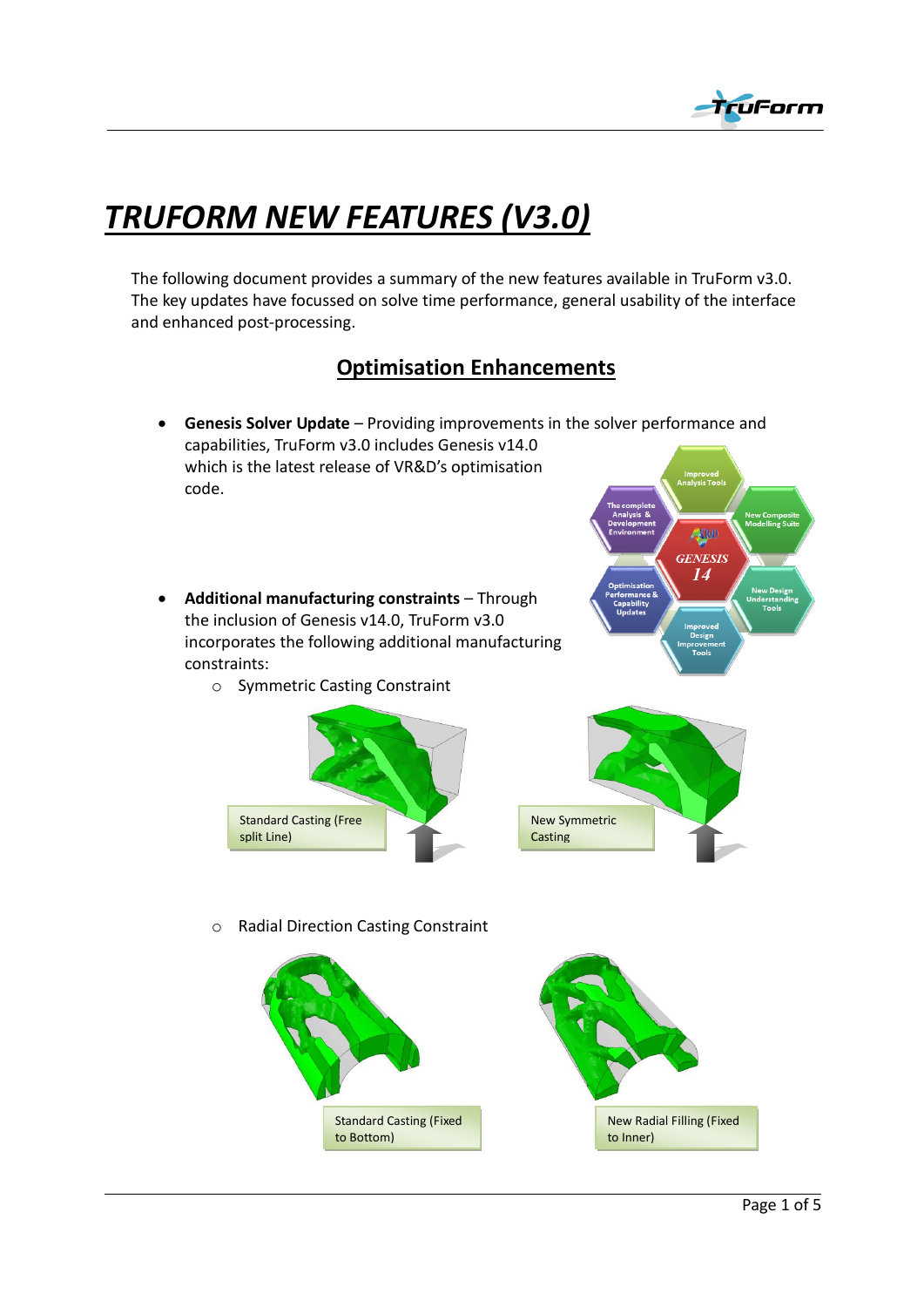

- o Maximum member Size Control
- **ODB update speed-up** Following customer feedback the performance of the ODB update stage to add Topology results to the Abaqus result database has been significantly improved. In large models it was observed that this stage could be a major bottleneck in the solution time. A new implementation of this process has been added, reducing the update time and overall solution time significantly.
- x **Support of Linear Perturbation steps & Loadcases** Significant solution time improvements can be achieved through the reduced Abaqus solve times of using linear perturbation steps and load cases, greatly reducing the turnaround time of optimisation studies. The support allows Loadcases to be considered individually in the same manner and standard Steps, supporting weighting factors and stress/strain limits.
- x **Variable Stress / Plastic Strain Constraints for each Load Step / Load Case** Following customer feedback the stress and plastic strain limits may be defined uniquely for each individual load step or load case. The enhancement allows both durability and abuse load cases to be effectively considered in a single Topology optimisation study.

To apply individual stress or plastic strain limits, the user must change to 'Chosen Loads' in the Load Steps section of the TruForm set-up. Selecting the loads to consider and shifting them to the 'Selected Loads' column then allows the stress or strain to be defined for each case.

| <b>Load Steps</b>            |           |               |            |                           |
|------------------------------|-----------|---------------|------------|---------------------------|
| All Load Steps               |           |               |            | Allow Plasticity & nigeom |
| Chosen Loads:                |           |               |            |                           |
| <b>Selected Loads</b>        | Weighting | <b>Stress</b> | ▲<br>$<<<$ | <b>Available Loads</b>    |
| 1 Pert-Step:Braking          | 1.0       | 120           | Ξ          | з                         |
| 2 Pert-Step:Bump_Abuse       | 1.0       | 250           | >>         | 4<br>Ξ                    |
| 3 Pert-Step:Bump_Fatigue 1.0 |           | 120           | Reset      | $\overline{\mathbf{5}}$   |
| 4 Pert-Step:Cornering        | 1.0       | 95            |            |                           |

- x **Support of more than 100 iterations** For Plastic Strain based optimisation studies it was observed that, in some cases, the total number of Genesis iterations may exceed 100, causing inconsistent reporting of the Topology optimisation results in the Abaqus ODB file. V3.0 has been updated to support more than 100 design iterations.
- x **Support of sub-structure files on cluster solves** For models including sub-structures as included data the user may now provide a list of the referenced sub-structure files in the abgen.data file. Sub-structure filenames should be included in the abgen.data file under the keyword SUBSTRUCTURE, comma separated as shown in the example below:
	- o SUBSTRUCTURE=substructure1.sup,subfile2.sup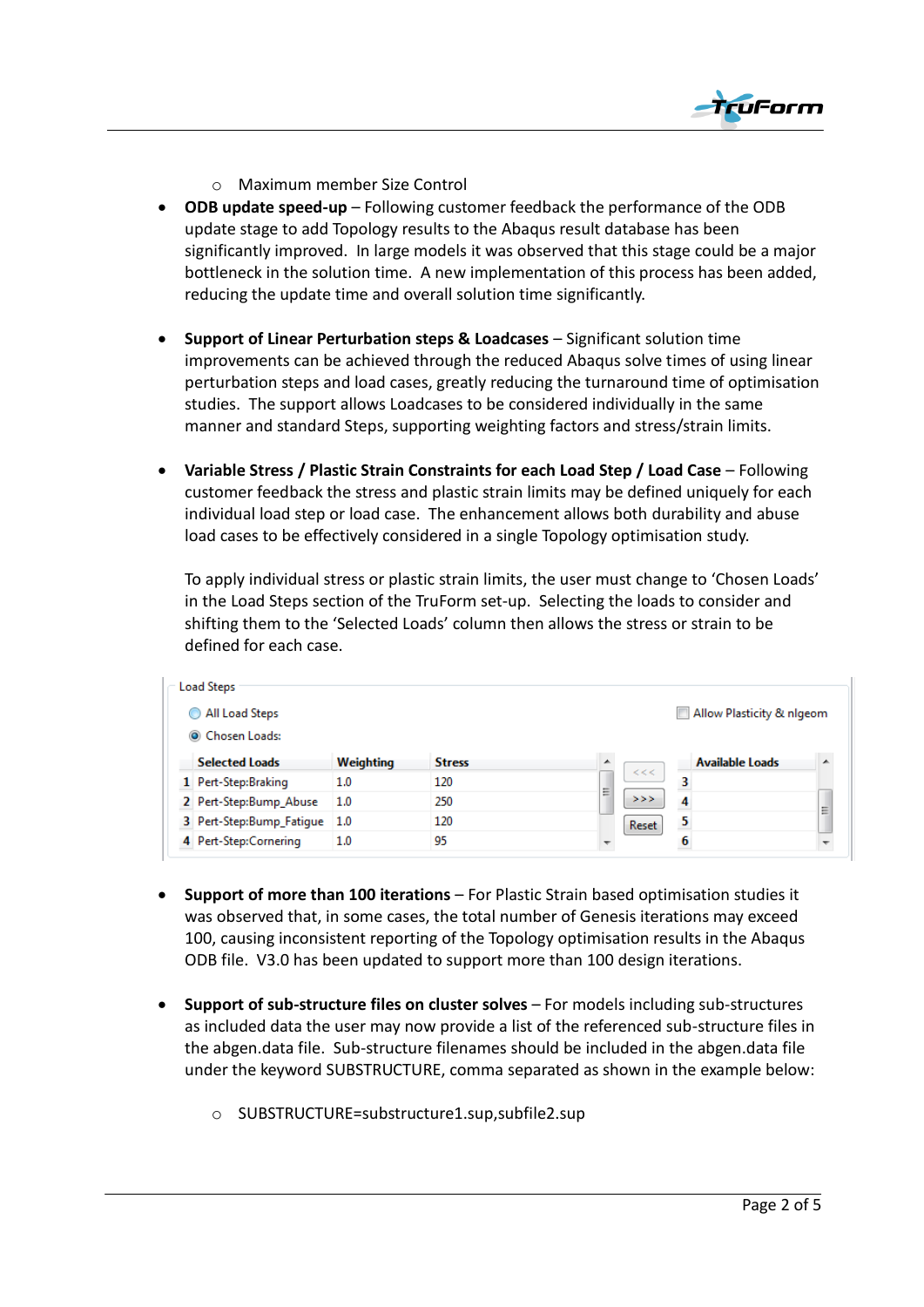

## **Pre & Post-Processing Enhancements**

- **Filtering of available SECTION data** When selecting the section to optimise within TruForm the UI has been enhanced to filter sections based upon the model and instance selected. For large scale models this greatly simplifies section picking and eliminates a possible source of error during optimisation set-up
- **Refined Mass Fraction Selection** When selecting the allowable mass fraction for a design region the UI has been updated to allow the user to select values at a more refined level. Version 2.0 allowed increments of 10% (0.1) and in version 3.0 this has been updated to allow 1% increments (0.01) in the allowable mass fraction
- x **Selection of Datum Coordinate System for Local Manufacturing Constraint Direction** Simplifying the optimisation set-up for non-standard model orientations, v3.0 allows users to directly select datum coordinate systems via the UI. This eliminates the need for the user to manually specify the local coordinate attributes.

| Manufacturing Co-ordinate System:               |       |                             | Local        |  |
|-------------------------------------------------|-------|-----------------------------|--------------|--|
| Origin:                                         | X∣O   | Y 0                         | Z 0          |  |
| Point on Z-Axis:                                | X 1   | Y O                         | Z 0          |  |
| Point on XZ Plane:                              | X I O | Y 1                         | Z 0          |  |
| <b>TruForm v2.0 Local Coordinate Definition</b> |       |                             |              |  |
| Manufacturing Co-ordinate System:               | Local | $\left  \centerdot \right $ | Datum csys-1 |  |

**TruForm v3.0 Local Coordinate Selection**

**• Selection of viewport to load results** – When loading TruForm Topology results into Abaqus/CAE the post-processing menu has been updated to allow users to select the viewport in which to load results. Optionally, users may define a new viewport name to be created.

| Viewports             |                        |
|-----------------------|------------------------|
| Current Viewport      | Viewport: 1            |
| <b>O</b> New Viewport | TruForm_PostProcessing |

- **Display of design space envelope** When post-processing TruForm results the initial design envelope will be plotted as a transparent region over the Topology results. This allows clearer identification of where material has been removed from the design region.
- x **Display of Topology Densities on Iso-Surface Results** When post-processing TruForm results the user may now select whether the iso-surface results are plotted with or without the element densities as a contour.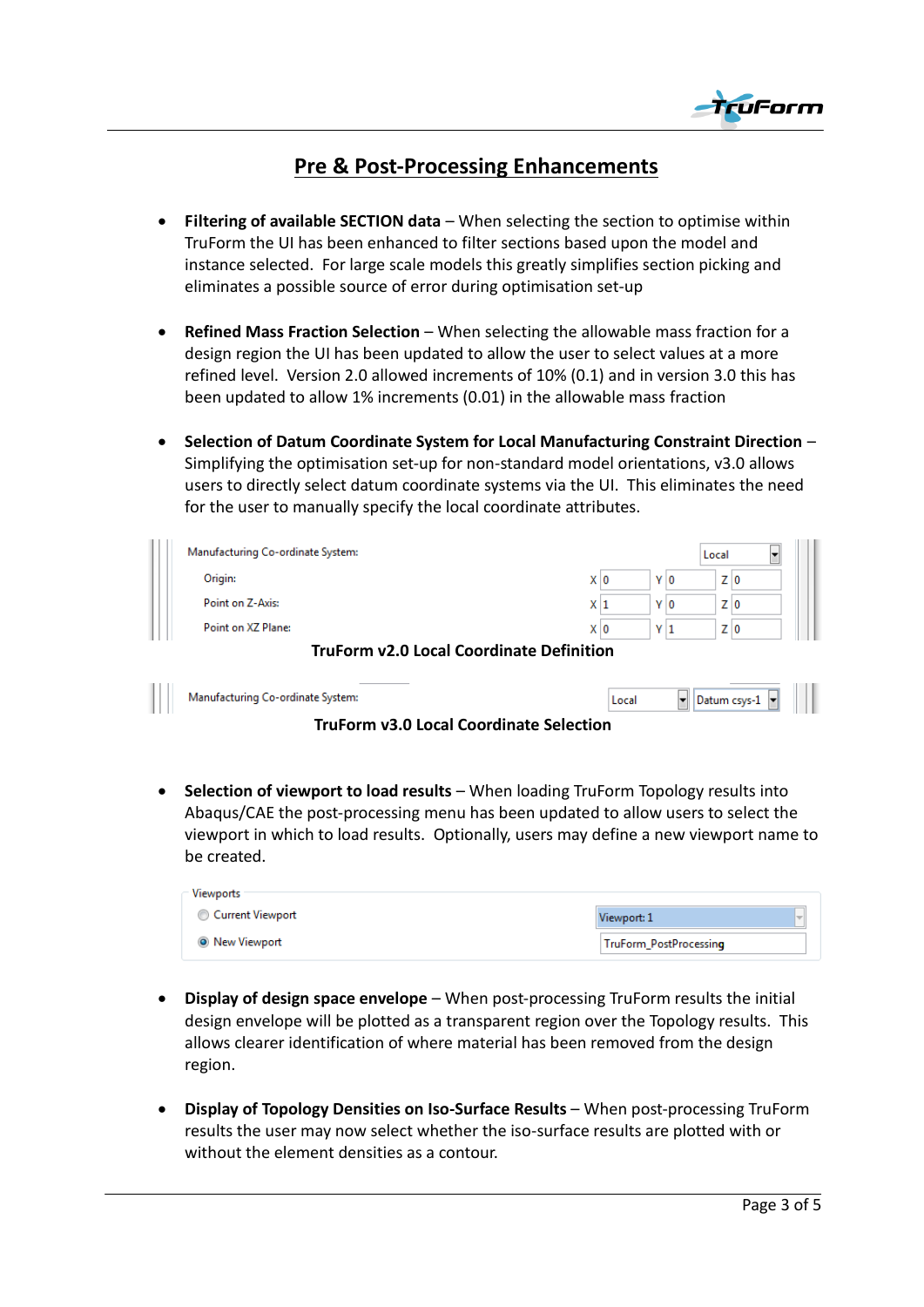